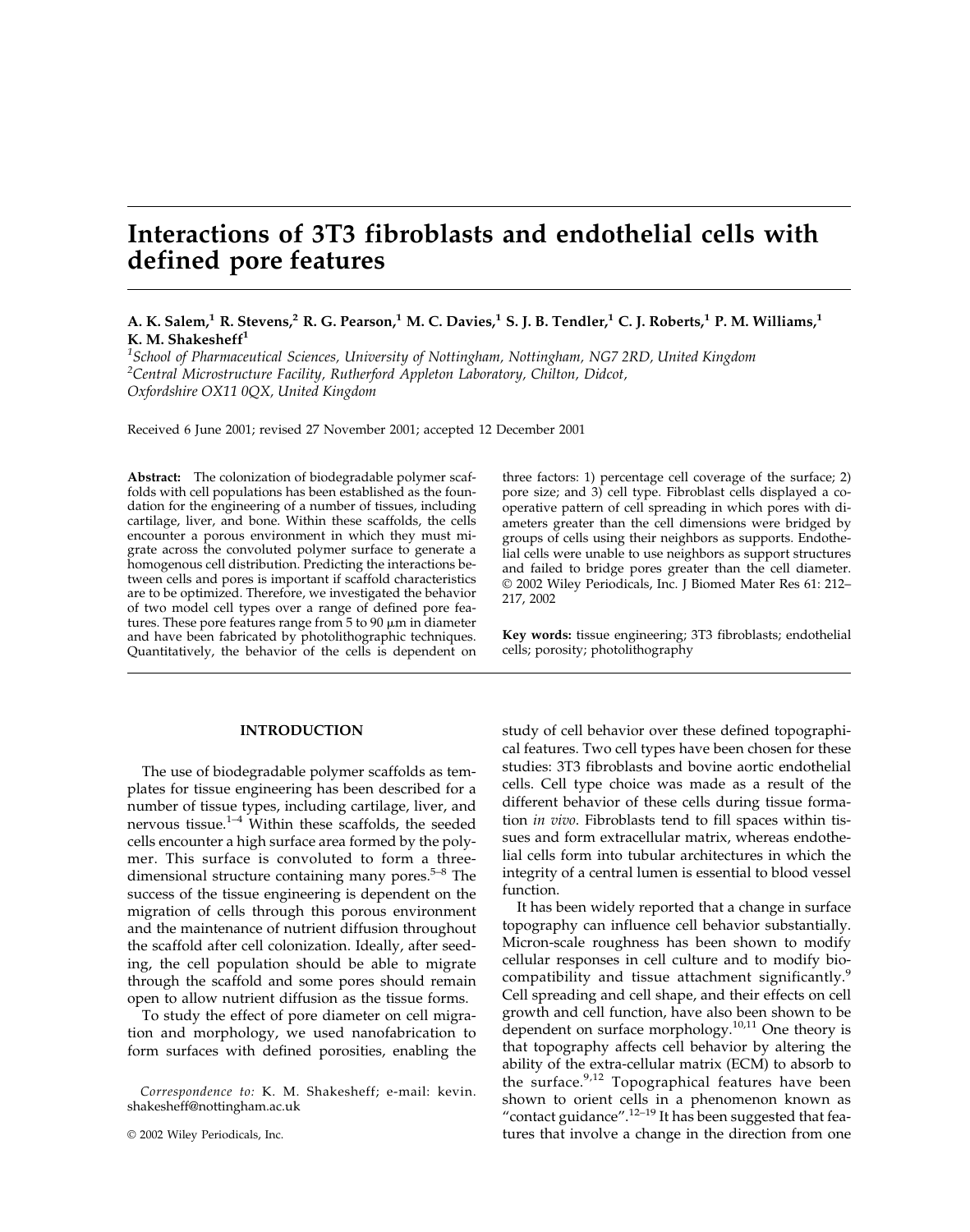surface configuration into another as produced by hills, pits, grooves, or edges extending out into the main plane or an edge where two planes meet may be seen as discontinuities.<sup>9</sup> Cells attach to a surface by a number of contacts, including podosomes, point contacts, and focal contacts.<sup>12</sup> These focal adhesions consist of a cluster of ECM-bound integrins that act as a membrane attachment for the actin fibrils inside a cell.<sup>20,21</sup> There is a great deal of evidence to suggest that there is a concentration of these focal adhesion points at discontinuities. $14,17,22,23$  Intracellular proteins involved in the focal adhesions crosslink the actin microfilaments, whose structure determines cell shape maintenance.<sup>9</sup> Integrins link the external ECM to the intracellular actin cytoskeleton, and it is the presence of the concentrated actin at the discontinuities as detected by phalloidin staining that confirms the theory of focal adhesion points being formed at discontinuities.  $9,13,17,20-23$ 

There are a number of factors involved in the behavior of cells over topographical features.<sup>16</sup> Cell density has been shown to have a significant role in the behavior of cells over a defined surface. When BHK (fibroblastic) cells were compared directly to MDCK (epithelial) cells, MDCK cells in co-culture were often unaffected by topographical features that would strongly orientate single MDCK and BHK cells.<sup>23</sup> Where topographical features are on the nanometre scale, cell-cell interactions have in fact been found to be the more dominant factor in determining cell guidance.<sup>15</sup> There are also clear differences in behavior between different cell types. $16,17$  This may be attributed to different amounts of actin monomer available in different cell types. A cell with less actin monomer will use the majority of this in forming a polymer once in contact with a discontinuity, thus reducing further movement or spreading of the cell and limiting its movement to around the discontinuity.<sup>23</sup> Some cell types may display co-operative behavior with topographical features. This has been demonstrated when cells migrating along fibers attached to other cells to form "sail sheets" to get from one topographical feature to another where the depth was too great.<sup>23</sup>

# **MATERIALS AND METHODS**

#### **Silicon nitride template manufacture**

Porous silicon nitride membranes were manufactured using a multistage process (Fig. 1). Double-sided polished silicon wafers 300-microns thick were cleaned and coated with low-stress silicon nitride using low-pressure chemical vapor deposition. The surface topography design was written to an electron beam pattern generator (Ebeam) and then transferred to two chrome masks to define the back-etch mask and the pore size and layout. Silicon wafers coated on both sides with silicon nitride were dehydrated at 150°C for 30 min. On cooling, these were coated with hexamethyldisilizane as an adhesion promoter. The back-etching of the wafer was achieved as follows. One side of the wafer was spin coated with  $250 \mu L$  of photoresist (AZ5214E) for 60 s at 3000 rpm. After a solvent bake at 100°C for 90 s, the wafer was exposed to UV light from a mercury vapor lamp. The exposure energy was 100 mJcm<sup>-2</sup>. The exposed resist was developed in a 4:1 mixture of de-ionized water: AZ-400K developer, rinsed with de-ionized water and then spun dry with a nitrogen purge. The substrate was then hard-baked for 30 min at 120°C. An oxygen plasma descum was used to re-



**Figure 1.** Schematic of pore template manufacture.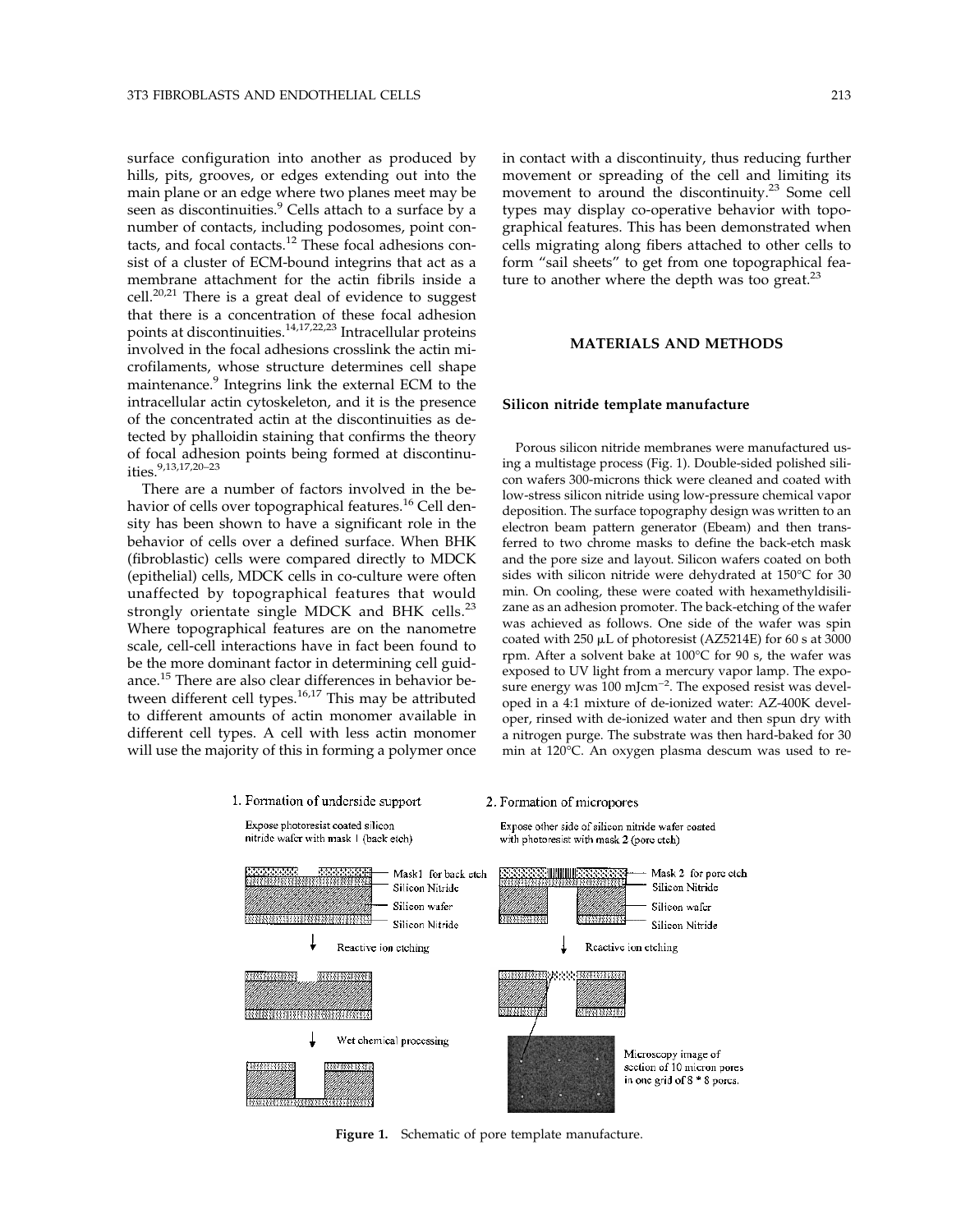move organic residues from the exposed nitride surface. The oxygen plasma was achieved with a flow rate of 35 standard cubic centimetres (SCCM) of electronic grade oxygen, a process pressure of 200 mTorr, and a radio frequency plasma power of 100 watts at 13.65 MHz for a duration of 0.7 min. Reactive ion etching of the silicon nitride was performed in a fluorine-based plasma. The process conditions were 35 SCCM of CHF<sub>3</sub>, 5 SCCM of  $O_2$  at a pressure of 100 mTorr, and power of 150 watts for 15 min. An oxygen plasma resist strip at 35 SCCM  $O_2$  (200 millitores, 100 watts) for 15 min ensured that surface chemistry and topography would be the same and this was confirmed by a Tencor P2 long scan profiler. After cleaning and drying in nitrogen, the substrate was back etched using 45% potassium hydroxide (KOH) in de-ionized water. To etch the pores onto the silicon nitride wafer, the back-etched substrates were coated with a hexamethyldisilizane adhesion promoter at 150°C and then coated with photoresist (AZ5214E). The substrate was then exposed to UV light under the mask with the pore designs. Reactive ion etching and plasma cleaning were performed under identical conditions, but on the other side of the wafer. Once the pores were defined the wafer was cleaned using a photoresist stripper (1-amino-propan-2-ol, AZ-100 remover), rinsed in deionised water, and then dried.

# **Cell culture**

3T3 fibroblasts (ATCC) and bovine aortic endothelial cells (ECACC) were cultured in DMEM supplemented with 10% fetal calf serum, 2 m*M* L-glutamine, 100 U/mL penicillin, 100  $\mu$ g/mL streptomycin and 0.25  $\mu$ g/mL amphotericin B. Cell cultures were incubated at  $37^{\circ}$ C in a  $5\%$  CO<sub>2</sub>-enriched atmosphere. Silicon nitride substrates were coated for 24 h with 10 mg/mL fibronectin dissolved in de-ionized water. Substrates were washed three times with de-ionized water before seeding with cells. A cell seeding density of 7000 cells/ $\rm cm^2$  was used in all studies.

For phalloidin staining of cytoplasmic actin filaments. Cells were fixed in 2% glutaraldehyde for 24 h, washed with phosphate buffered saline. 0.1% Triton-X was added for 10 min, removed and washed. Phalloidin (250  $\mu$ g/mL) in phosphate-buffered saline was then incubated with cells for 30 min. The samples were washed several times in phosphatebuffered saline.

#### **Microscopy and time-lapse studies**

Phase contrast images were taken on an optical microscope (Leica DMIRB) attached to a Leica Q500 IW using a colour video camera (JVC TK-C1380). Time-lapse studies were captured on the optical microscope in an environmental chamber (Leica) at 37.1°C (Solent Scientific Incubator Temperature) in a 5%  $CO_2$ -enriched environment (Linkam CO 102). Images were taken every 10 min over 24- to 48-h periods. Cell coverage calculations were made using Leica Qwin Software.

# **Quantification**

Each set of pores, of a defined size, are set in an 8 by 8 array in a window of 3.2 mm by 3.2 mm. Each pore was separated by  $320 \mu m$  in both the x- and y-axis. Measurements were taken on every pore within a window at set intervals of 4, 24, 48, and 72 h. Further measurements were made every 24 h as necessary. Statistical analysis of the cell behavior was calculated using one-way analysis of variance (ANOVA) with a Tukey post-test for the purposes of comparing pairs of group means, from data at each time point.



**Figure 2.** Bar graph showing percentage pore coverage with endothelial cells over a 120-h period.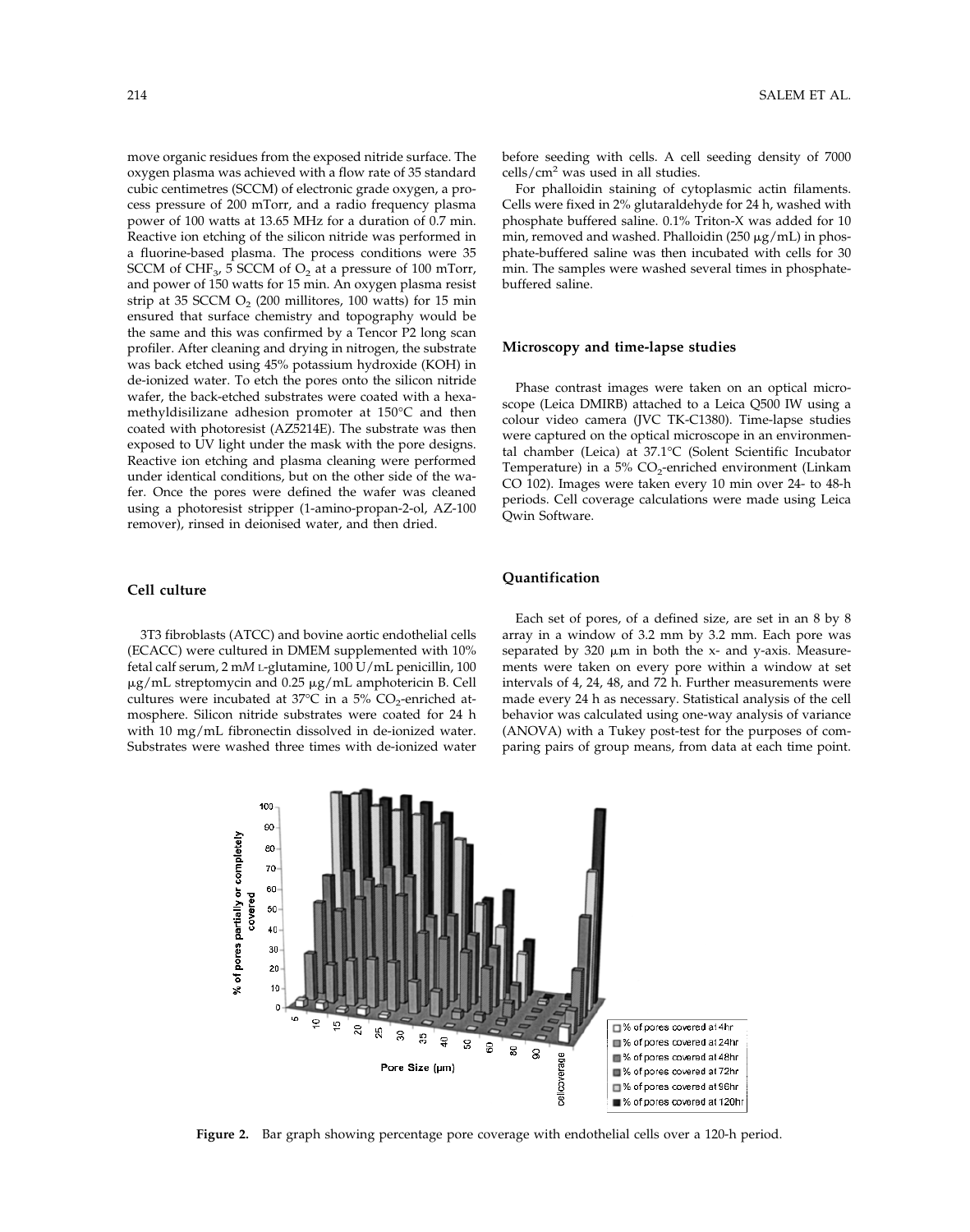

**Figure 3.** Bar graph showing percentage pore coverage with 3T3 fibroblasts over a 72-h period.



**Figure 4.** Fibroblasts displaying co-operative behavior at confluence to cross a 100-µm pore over a 6-h period. (A) 0 h; (B) 2.5 h; (C) 5.0 h; (D) 6 h.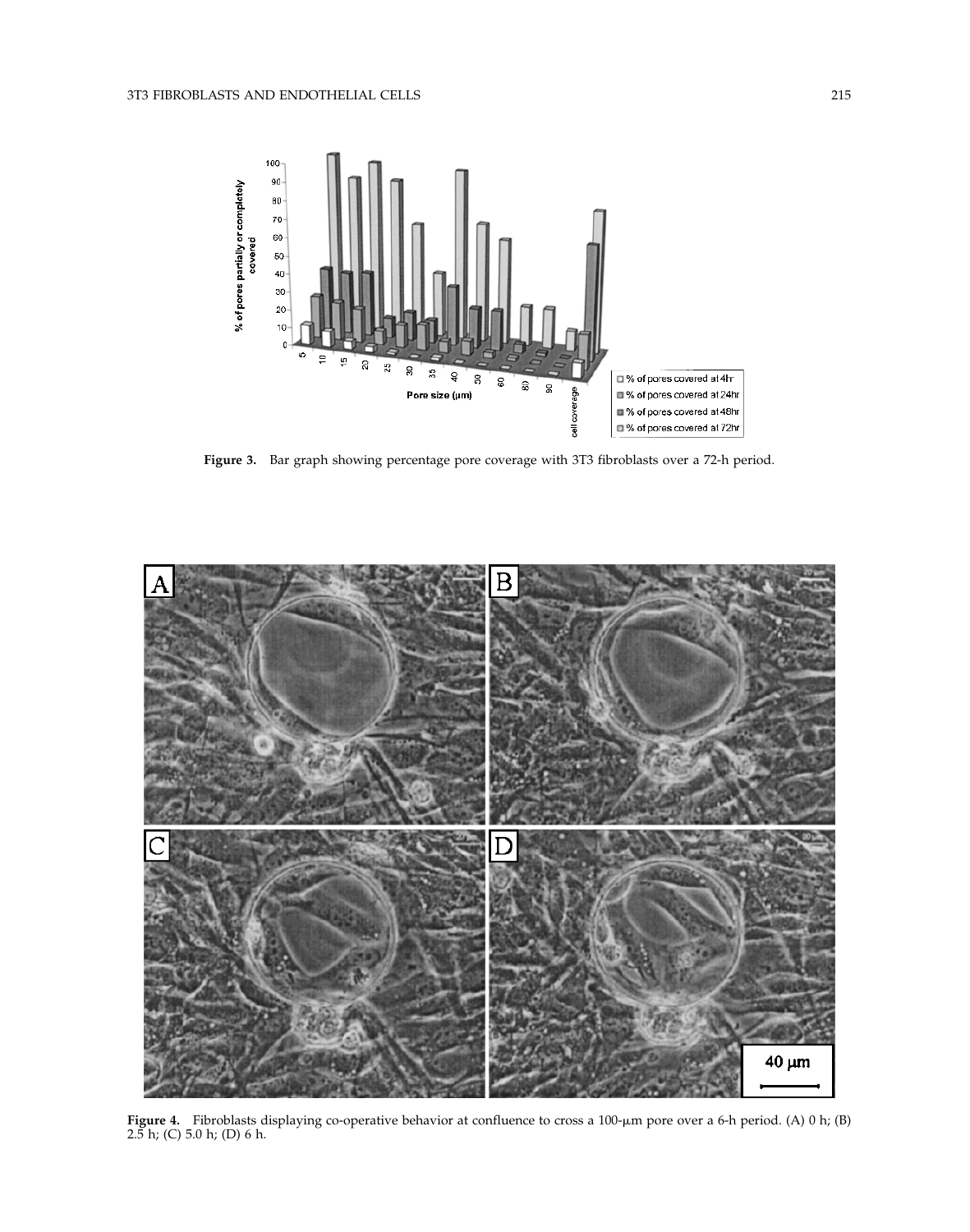# **RESULTS AND DISCUSSION**

# **Endothelial cells**

The endothelial cell population reached maximum cell coverage of the silicon substrate after 120 h of culturing on the samples. As shown in Figure 2, the endothelial cells did not cover any part of a pore of 80 or 90  $\mu$ m in diameter at any time point. Even at the 120-h point, when the rest of surface was essentially entirely covered, the  $80-$  and  $90-$ µm pores were entirely uncovered.

As the pore diameter was decreased from 60 to 30 m, the number of pores that were partially or completely covered by an endothelial cell increased. Considering the  $30$ - $\mu$ m pores, the probability that a pore was covered or partially covered was related directly to the total pore coverage  $(p > 0.05;$  Fig. 2). In comparison, the extent of pore coverage for 40-, 50-, and  $60$ - $\mu$ m pore diameters was lower than the overall substrate cell coverage ( $p < 0.05$ ). At pore diameters of less than 30  $\mu$ m, the endothelial cells were able to cover the pores to the same extent as the rest of the silicon substrate ( $p > 0.05$ ).

Overall, it can be concluded that for endothelial cells on this substrate, the cells cannot cover pores of  $80 \mu m$  or more diameter, they are unaffected by pores of  $30 \mu m$  or less, and that a linear relationship exists between cell coverage and pore size between 30  $\mu$ m and 80  $\mu$ m.

### **3T3 fibroblasts**

This cell type displayed a more complex pattern of interaction with the pores than the endothelial cells. The results for 3T3 fibroblasts/pore interactions are shown in Figure 3. Here, the fibroblasts reached maximum cell coverage of the silicon substrate after 72 h of culture. The percentage of pores covered at 48 h in comparison to the percentage of pores covered at 72 h was considered extremely significant (*p* < 0.001). Up to and including the time point at 48 h, the fibroblasts were unable to cover or partially cover the 80- and 90 m pores. However, at 72 h, between 20 and 30% of these larger pores became covered. Beyond 72 h, all pores were covered by the confluent fibroblasts.

For the other pores sizes, any trend in fibroblast coverage is less apparent, in comparison with the endothelial cells, and fibroblast coverage was found to be more variable. However, in general, fibroblasts were able to cover pores of 50  $\mu$ m and less.

Given the fact that the spread 3T3 fibroblasts (20 to  $50 \mu m$  diameter) are significantly smaller than the endothelial cells (60 to 200  $\mu$ m diameter), the ability of the smaller cell type to cover larger pores indicates a difference in the nature of interaction between the two cell types and pores. The mechanism by which fibroblasts can bridge the large pores is shown in Figure 4, where time-lapse images show confluent 3T3 fibro-



**Figure 5.** Phalloidin stained images with analysis of cross-section to show cytoskeletal distribution of actin at the topographical features with (A) endothelial cells over a  $40$ - $\mu$ m pore and (B) 3T3 fibroblasts around a  $50$ - $\mu$ m pore.